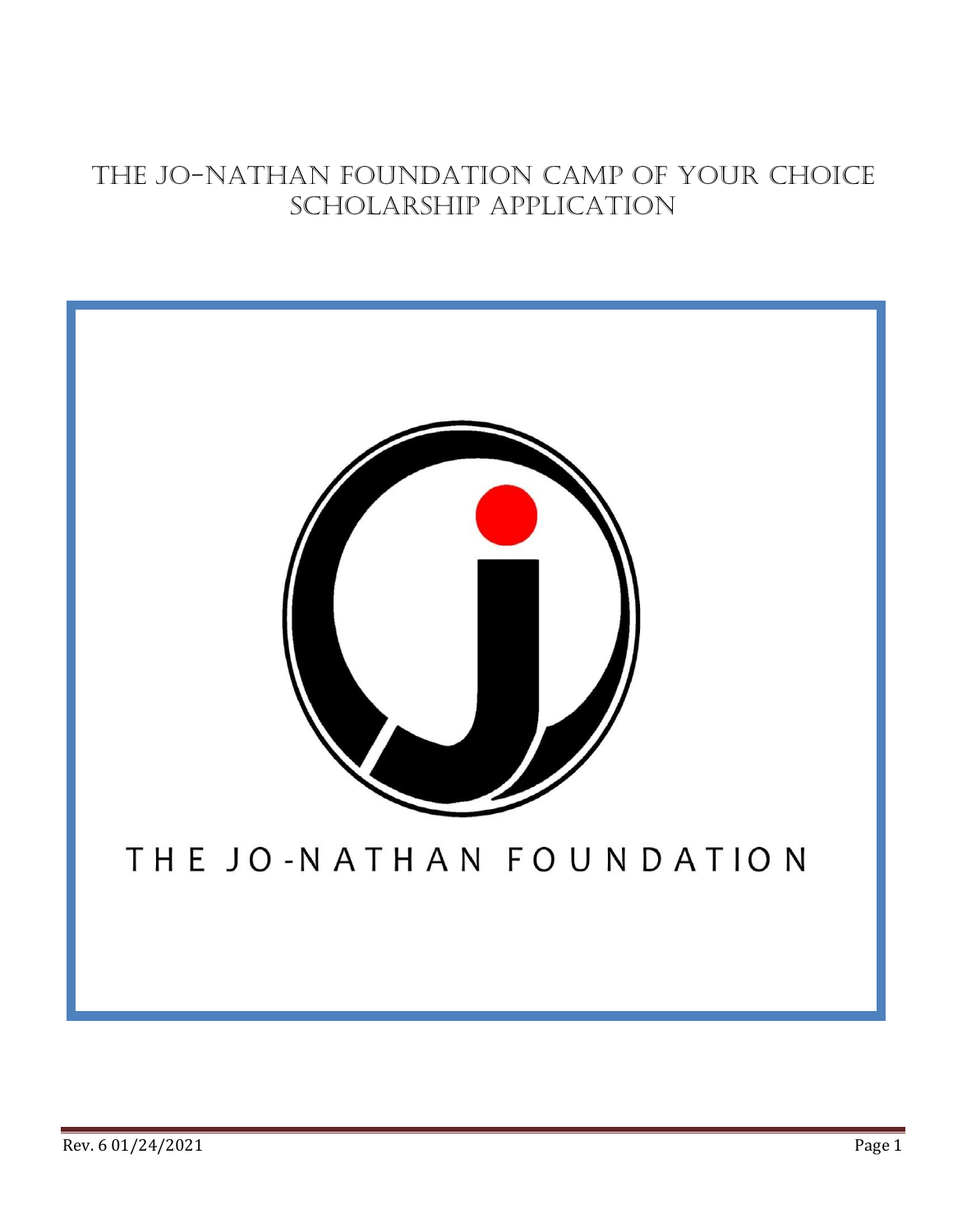## **APPLICATION CHECKLIST**

*(Disclaimer Note: This checklist is provided for the sole purpose of assisting the applicant in the self-review process prior to submission. Applicants who fail to submit all required documentation by the due date will NOT be considered.)*

□ I have completed ALL portions of the application. Failure to complete all **portions of the application will result in your application NOT being considered.**

 **I have included a copy of my most recent official high transcript or if I am in elementary or middle school, I have included a copy of my most recent report card**

**I completed all short answer questions**

**The parent/guardian section has been completed**

 **The reference section has been completed by someone who is not a relative.**  *The reference should be completed by a teacher, counselor, community member, etc.*

**I have included information about the camp(s) of my interest.**

*Please include a brochure or print off some information from the camps website that will support the review of your camp scholarship request by the review committee.*

**My application is complete.**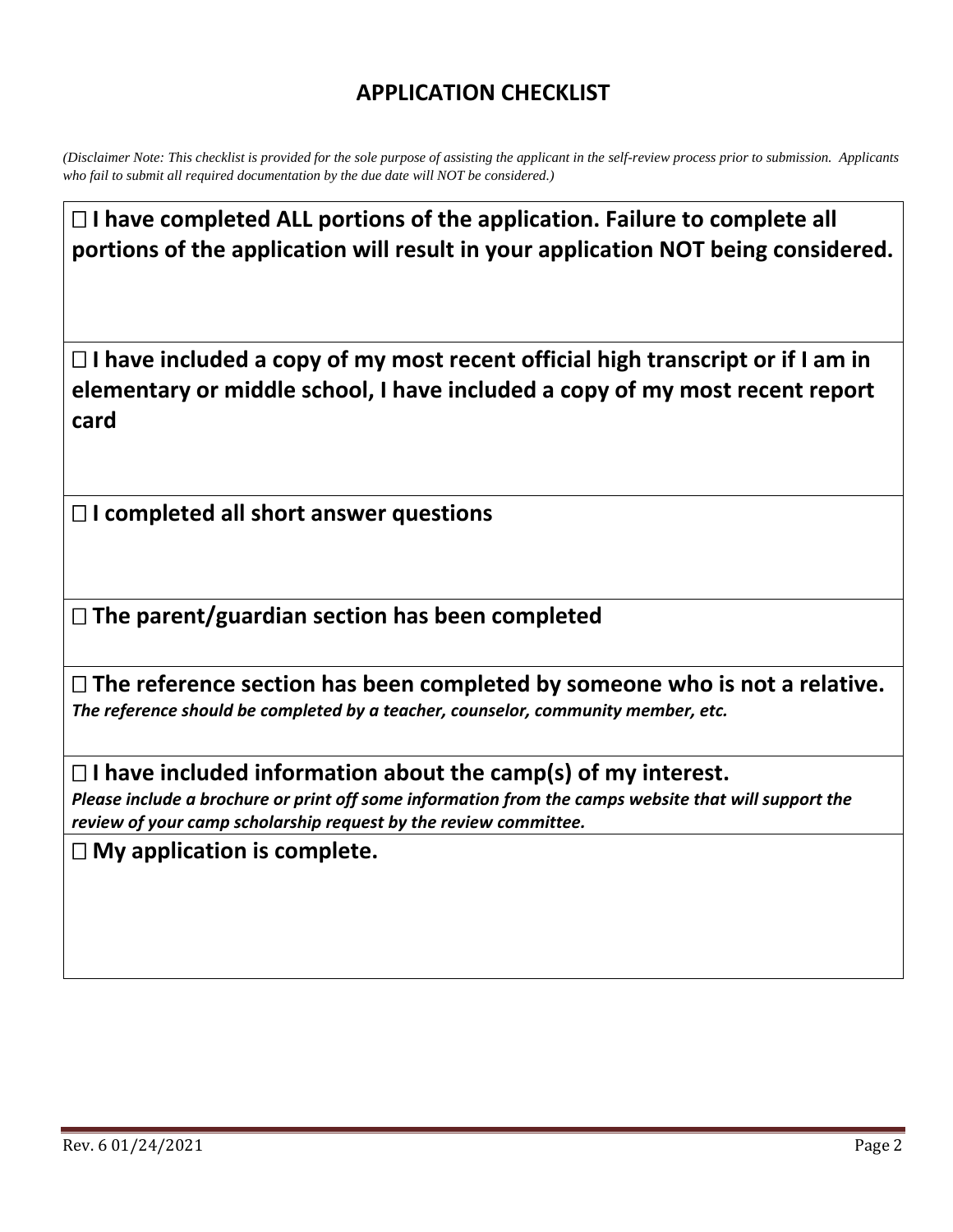## *SCHOLARSHIP GUIDELINES*

The Jo-Nathan Foundation (TJF) mission is to inspire youth under the age of 17 by providing opportunities to attend summer camps and other educational activities via tuition or fee sponsorship. The foundation is devoted to partnering with existing organizations with a common goal of helping youth in their surrounding communities. The Jo-Nathan Foundation will strive to provide the opportunity to attend various summer camps and activities that inspired Jo-Nathan, and the Founders of the Foundation. Our hopes are that if a young person receives this scholarship to attend a camp or educational experience, it will aid in that young person to make positive steps toward a productive future. Whether it is a camp focused on science, SAT prep, cheerleading, art, or whatever interests your child, The Jo-Nathan Foundation is committed to making this opportunity possible through scholarships and financial assistance.

**COVID-19 Protocols:** COVID-19 guidance is subject to the camp that a parent/guardian chooses to attend. The Jo-Nathan foundation is not liable for any COVID-19 guidance or safety protection that is not implemented by the camp chosen by the parent, guardian, or youth.

#### **Selection**

Scholarship recipients - known as The Jo-Nathan Scholars - are determined each spring by the organization's review committee for scholarships. Recipients receive notification of their selection within 14 days of the application's postmark date.

#### **Awards**

Based on the need, the family income, and the Jo-Nathan Scholars budget, The Jo- Nathan Foundation may pay all or a portion of the cost of the camp. **Distributions of awards are made at the discretion of the Jo-Nathan Foundation Scholarship Committee upon proof of a completed application and reference verification.**

#### **The Application Package**

**Consideration will be given only to candidates submitting complete application packages**, which include: (1) scholarship application form; (2) Short Answer Section Question; (3) Short Answer Questions; (4) Parent/ Guardian; and (5) Application Reference.

*Complete application packages must be submitted to The Jo-Nathan Foundation address listed below. Incomplete or inaccurate applications returned to the Jo-Nathan Foundation Scholarship Committee are in violation of procedures and will not be considered for scholarship support.* 

#### *Mail Application to:*

The Jo-Nathan Foundation PO BOX 85711 ♦ Lexington, SC 29073

*In lieu of mailing, complete application packages may also be scanned and emailed (by the due date) to the following email address:* 

- Terrence Cheatham: tocheatham@gmail.com
- Kolinski Simpkins: kolinski.simpkins@gmail.com
- Reggie Simpkins: reggie@reggiesimpkins.com
- Kim Smith: kes323516@gmail.com

#### *NOTES:*

- *Files larger than 2.5 MB may need to be zipped or reduced to ensure delivery.*
- *Please submit single sided copies of the application*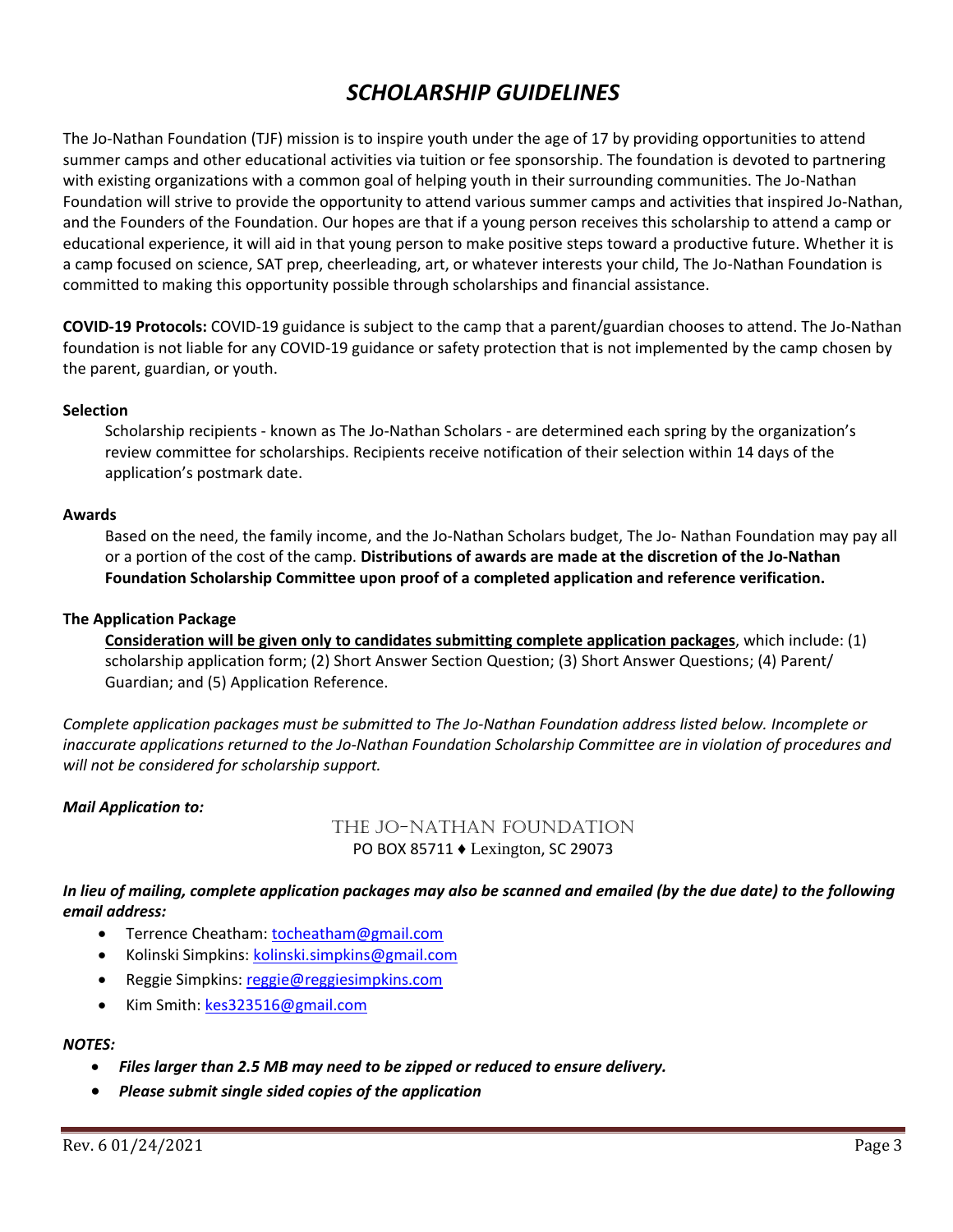## *SCHOLARSHIP APPLICATION*

| Instructions: Please fill out ALL portions of the application and mail to the address listed above:            |  |  |  |  |  |  |  |
|----------------------------------------------------------------------------------------------------------------|--|--|--|--|--|--|--|
|                                                                                                                |  |  |  |  |  |  |  |
|                                                                                                                |  |  |  |  |  |  |  |
|                                                                                                                |  |  |  |  |  |  |  |
|                                                                                                                |  |  |  |  |  |  |  |
| Phone Number: _________________________Birth Date: _______________________________Gender: ____________________ |  |  |  |  |  |  |  |
|                                                                                                                |  |  |  |  |  |  |  |
|                                                                                                                |  |  |  |  |  |  |  |
|                                                                                                                |  |  |  |  |  |  |  |
| A copy of your high school transcript: Yes_______ No________ N/A________                                       |  |  |  |  |  |  |  |
| A copy of your most recent elementary report card: Yes ________ No ________ N/A                                |  |  |  |  |  |  |  |
| A copy of your most recent middle school report card: Yes_______ No_______ N/A_______                          |  |  |  |  |  |  |  |
| Please check all the camp programs that have your interest:                                                    |  |  |  |  |  |  |  |
|                                                                                                                |  |  |  |  |  |  |  |
| General _____ Outdoor _____ Leadership                                                                         |  |  |  |  |  |  |  |
| ____ Athletic - What sports interest your child?                                                               |  |  |  |  |  |  |  |
|                                                                                                                |  |  |  |  |  |  |  |
|                                                                                                                |  |  |  |  |  |  |  |
| Music - What type of music (chorus, band, or dance) interest your child?                                       |  |  |  |  |  |  |  |
|                                                                                                                |  |  |  |  |  |  |  |
|                                                                                                                |  |  |  |  |  |  |  |
|                                                                                                                |  |  |  |  |  |  |  |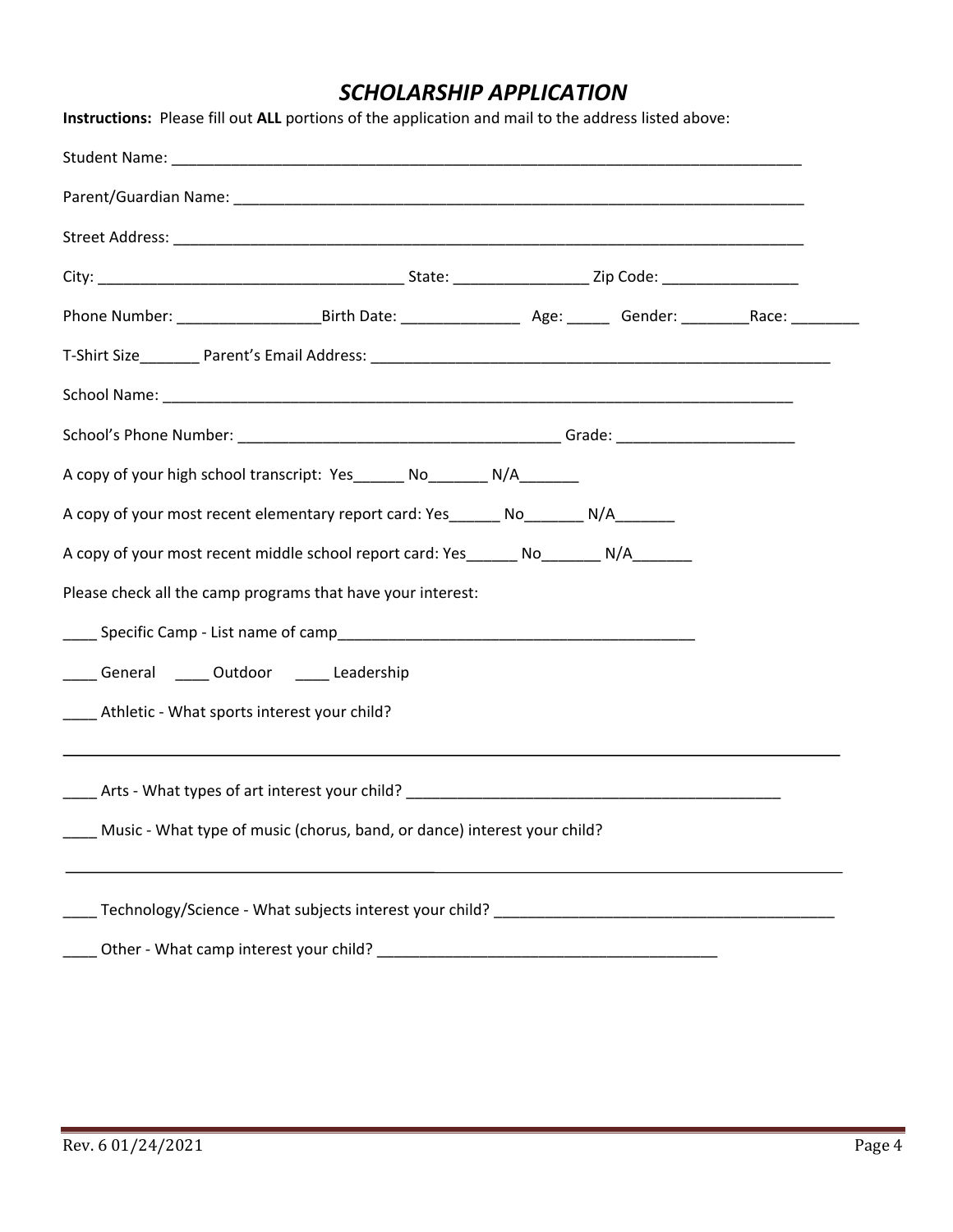## **Short Answer Question**

Student: All applicants must answer question# 1 in one paragraph. Then select one of the following questions listed below and write a brief essay in the space provided. It must be in your own words and handwritten. The essay should be at least one to two paragraphs and should fill this page. You may attach an additional sheet if needed.

- 1. Why should you receive a Jo-Nathan Foundation Scholarship to attend a camp of choice? (All applicants must answer)
- 2. What is your strongest and weakest school subject?
- 3. What is your favorite extracurricular activity and why?
- 4. What do you want to be when you graduate from high school?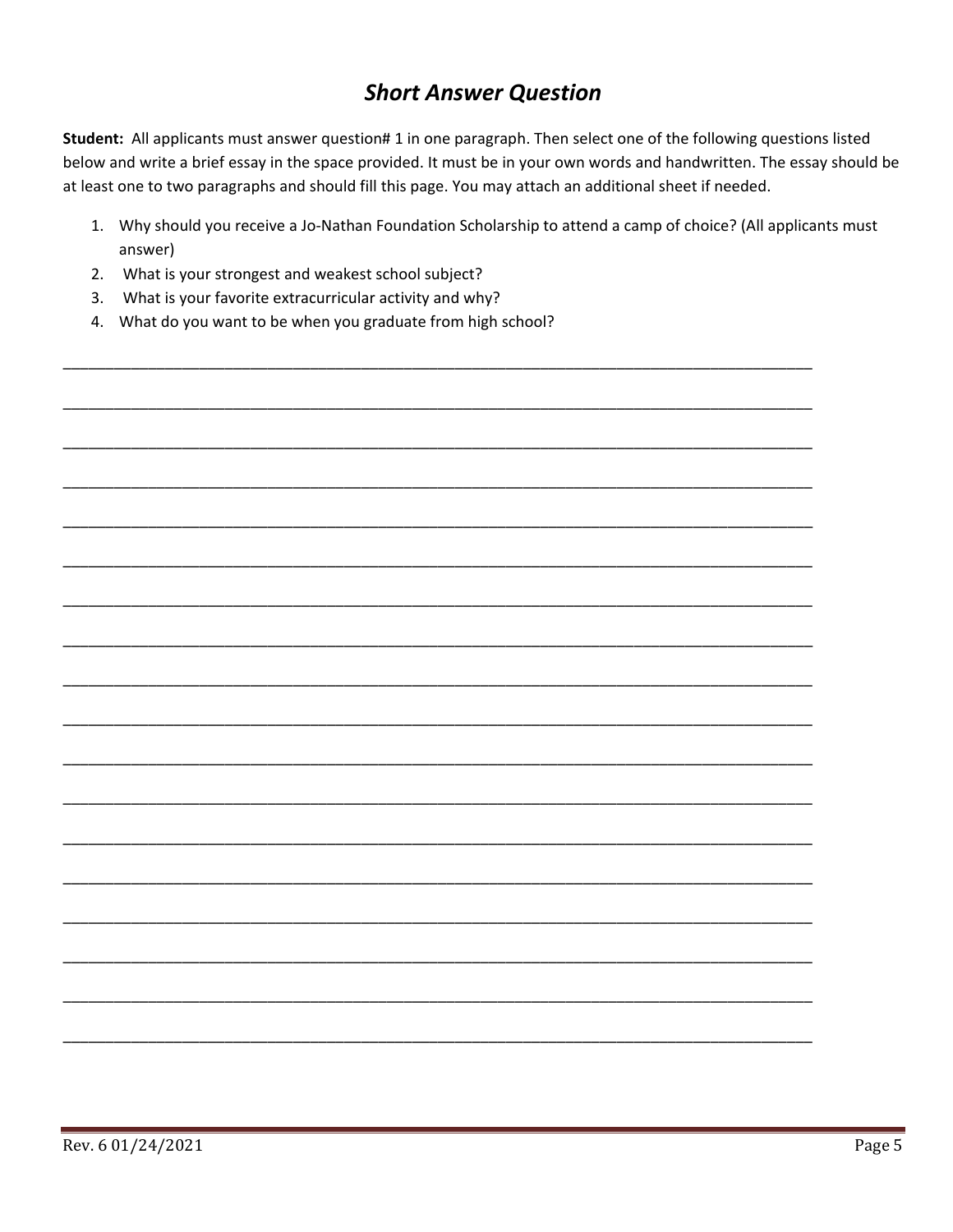# *Parent/Guardian Section*

**Parent/Guardian:** Please complete the following information and return with your child's application. The application will not be processed if this information is not completed.

\_\_\_\_\_\_\_\_\_\_\_\_\_\_\_\_\_\_\_\_\_\_\_\_\_\_\_\_\_\_\_\_\_\_\_\_\_\_\_\_\_\_\_\_\_\_\_\_\_\_\_\_\_\_\_\_\_\_\_\_\_\_\_\_\_\_\_\_\_\_\_\_\_\_\_\_\_\_\_\_\_\_\_\_\_\_\_\_\_\_\_\_\_\_\_\_

| Please select which type of program your child will be attending.                                                                                                                                                            |
|------------------------------------------------------------------------------------------------------------------------------------------------------------------------------------------------------------------------------|
| ________Day Camp __________Overnight Camp _________Either                                                                                                                                                                    |
|                                                                                                                                                                                                                              |
| _____ General ______ Outdoor ______ Leadership                                                                                                                                                                               |
|                                                                                                                                                                                                                              |
|                                                                                                                                                                                                                              |
|                                                                                                                                                                                                                              |
|                                                                                                                                                                                                                              |
|                                                                                                                                                                                                                              |
| Please provide the website or contact information for the camp your child wishes to attend below:                                                                                                                            |
| If the program is a day camp within 25 miles, will you be providing daily transportation to and from camp?<br>If the program is an overnight camp within 100 miles, are you able to provide transportation to and from camp? |
| Parent/Guardian: Please complete the following information and return with your child's application. The application<br>will not be processed if this information is not completed.                                          |
| Instructions: For each of the following statements, please rate your child on a scale of 1 to 5.                                                                                                                             |
| 1-Never -2-Rarely -3-Occasionally -4-Usually 5-Always                                                                                                                                                                        |
| My son or daughter takes responsibility for his/her actions, good and bad.                                                                                                                                                   |
| Do not Know.<br>$\overline{2}$<br>3<br>5<br>4                                                                                                                                                                                |
| My son or daughter can be trusted to follow through on things he/she is interested in.                                                                                                                                       |
| $\overline{2}$<br>3<br>5<br>Do not Know.<br>4                                                                                                                                                                                |
| My son or daughter demonstrates potential leadership skills.                                                                                                                                                                 |
| Page 6<br>Rev. 6 01/24/2021                                                                                                                                                                                                  |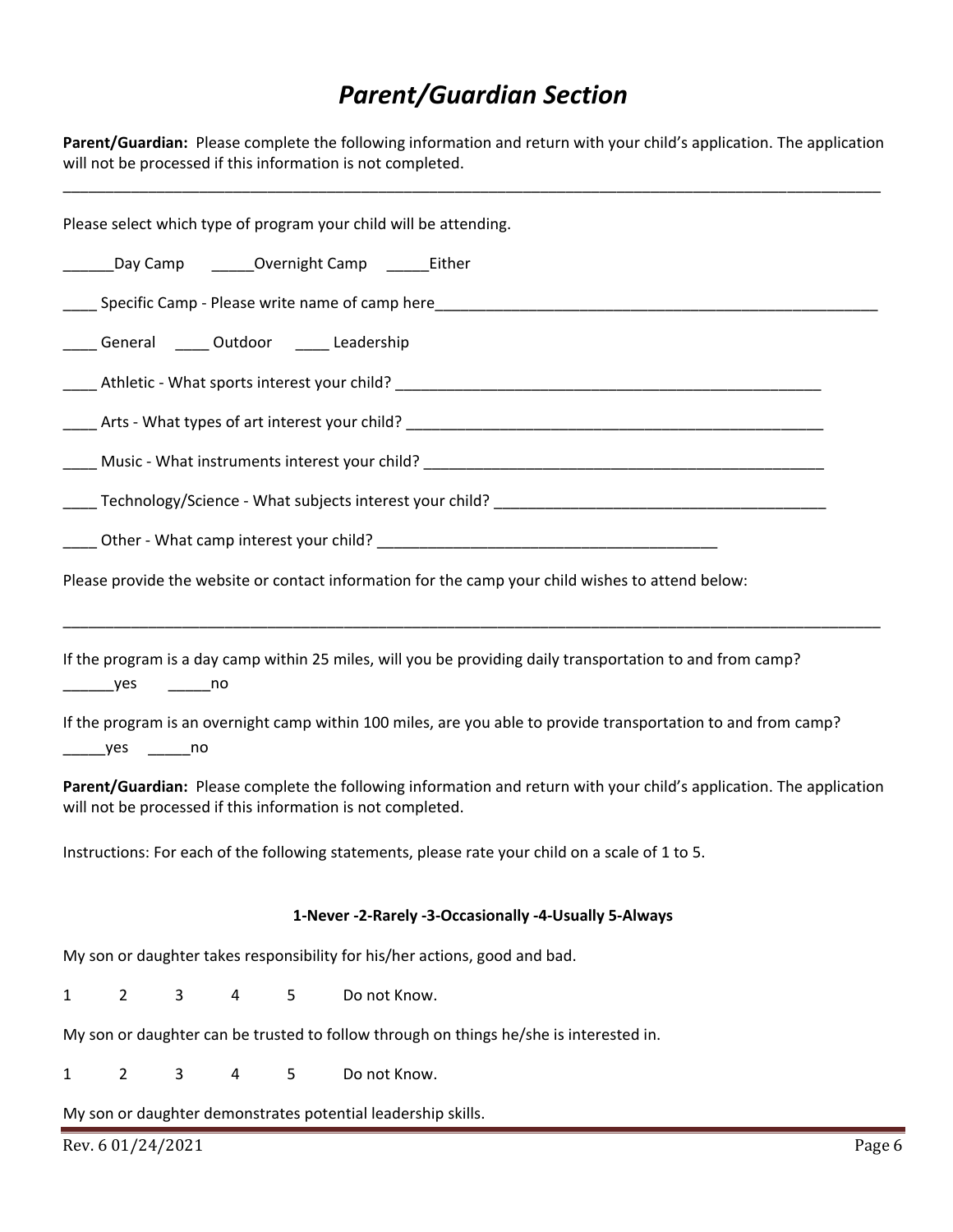| $\mathbf{1}$                               | $\overline{2}$                                   | 3 | 4              | 5              | Do not Know.                                                                                                                 |  |  |
|--------------------------------------------|--------------------------------------------------|---|----------------|----------------|------------------------------------------------------------------------------------------------------------------------------|--|--|
|                                            |                                                  |   |                |                | My son or daughter does not have disciplinary problems.                                                                      |  |  |
| $\mathbf{1}$                               | $2^{\circ}$                                      | 3 | 4              | 5 <sub>o</sub> | Do not Know.                                                                                                                 |  |  |
| My son or daughter works well with adults. |                                                  |   |                |                |                                                                                                                              |  |  |
| 1                                          | $2^{\circ}$                                      | 3 | $\overline{4}$ | 5              | Do not Know.                                                                                                                 |  |  |
|                                            |                                                  |   |                |                | My son or daughter can handle the responsibility of staying at an overnight camp.                                            |  |  |
| $\mathbf{1}$                               | $2^{\circ}$                                      | 3 | $\overline{4}$ | 5              | Do not Know.                                                                                                                 |  |  |
|                                            | My son or daughter works well in-group settings. |   |                |                |                                                                                                                              |  |  |
| $\mathbf{1}$                               | $\overline{2}$                                   | 3 | 4              | 5              | Do not Know.                                                                                                                 |  |  |
|                                            |                                                  |   |                |                | My son or daughter interacts positively with peers.                                                                          |  |  |
| $\mathbf{1}$                               | $\overline{2}$                                   | 3 | 4              | $5\phantom{.}$ | Do not Know.                                                                                                                 |  |  |
|                                            |                                                  |   |                |                | Please use the following lines to make any additional comments.                                                              |  |  |
|                                            |                                                  |   |                |                |                                                                                                                              |  |  |
|                                            |                                                  |   |                |                |                                                                                                                              |  |  |
|                                            |                                                  |   |                |                |                                                                                                                              |  |  |
|                                            |                                                  |   |                |                |                                                                                                                              |  |  |
|                                            | needed by my child's school.                     |   |                |                | I attest that all information in the application is accurate, and I give my permission for the information to be verified as |  |  |
|                                            |                                                  |   |                |                |                                                                                                                              |  |  |
|                                            | Signature of Parent/Guardian                     |   |                |                | Date                                                                                                                         |  |  |
|                                            |                                                  |   |                |                |                                                                                                                              |  |  |

Print Name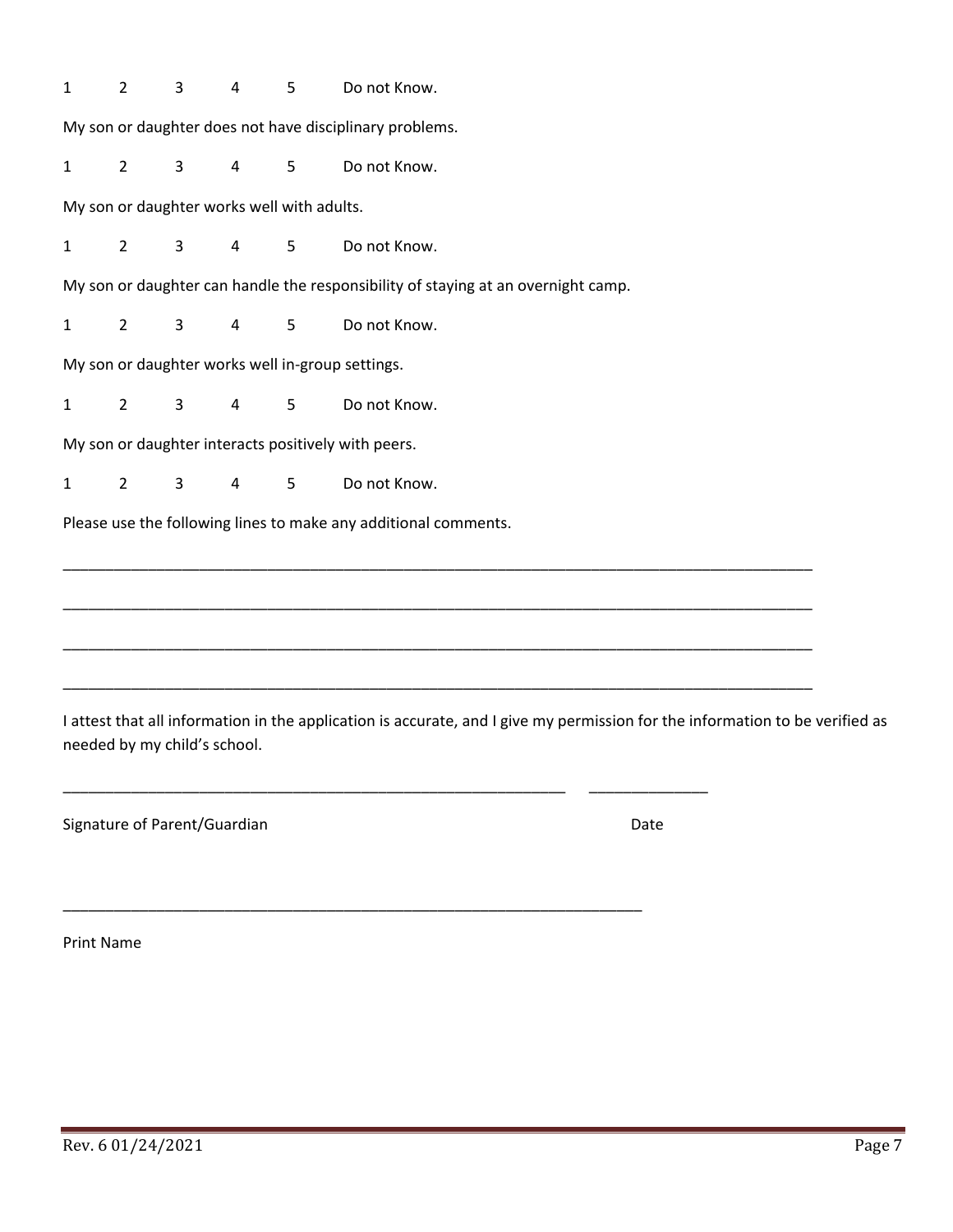# *Application Reference*

**Student:** The reference sheet must be completed by an adult, and it cannot be a relative. It should be someone like a teacher, counselor, coach or etc.

**Reference:** The reference is a required part of the scholarship application process. Please complete the following reference sheet at your earliest convenience and mail directly to The Jo Nathan Foundation at:

|              |                |                |                                      |                                            | The Jo-Nathan Foundation                                                                                               |
|--------------|----------------|----------------|--------------------------------------|--------------------------------------------|------------------------------------------------------------------------------------------------------------------------|
|              |                |                |                                      |                                            | PO Box 85711                                                                                                           |
|              |                |                |                                      |                                            | Lexington, SC 29073                                                                                                    |
|              |                |                |                                      |                                            |                                                                                                                        |
|              |                |                |                                      |                                            |                                                                                                                        |
|              |                |                |                                      |                                            |                                                                                                                        |
|              |                |                |                                      |                                            |                                                                                                                        |
|              |                |                |                                      |                                            | Instructions: For each of the following statements, please rate the student on a scale of 1 to 5.                      |
|              |                |                |                                      |                                            | 1-Never -2-Rarely -3-Occasionally -4-Usually 5-Always                                                                  |
|              |                |                |                                      |                                            | This student takes responsibility for his/her actions, good and bad.                                                   |
| 1            | $\overline{2}$ | 3              | $\overline{4}$                       | 5                                          | Do not Know.                                                                                                           |
|              |                |                |                                      |                                            | This student can be trusted to follow through on things he/she is interested in.                                       |
| $\mathbf{1}$ | $2^{\circ}$    | 3              | $\overline{4}$                       | 5 <sub>1</sub>                             | Do not Know.                                                                                                           |
|              |                |                |                                      |                                            | This student demonstrates potential leadership skills.                                                                 |
| $\mathbf{1}$ | $2^{\circ}$    | $\overline{3}$ |                                      | 4 5                                        | Do not Know.                                                                                                           |
| relative.    |                |                |                                      |                                            | Student: Please give this reference sheet to an adult at your school (teacher, counselor, coach, etc.) and cannot be a |
|              |                |                |                                      |                                            | This student does not have disciplinary problems.                                                                      |
| $\mathbf{1}$ | $2^{\circ}$    | 3              | $\overline{4}$                       | 5                                          | Do not Know.                                                                                                           |
|              |                |                | This student works well with adults. |                                            |                                                                                                                        |
| $\mathbf{1}$ | $\overline{2}$ | 3              | 4                                    | 5                                          | Do not Know.                                                                                                           |
|              |                |                |                                      |                                            | This student can handle the responsibility of staying at an overnight camp.                                            |
| $\mathbf{1}$ | $2^{\circ}$    | 3              | 4                                    | 5                                          | Do not Know.                                                                                                           |
|              |                |                |                                      | This student works well in group settings. |                                                                                                                        |